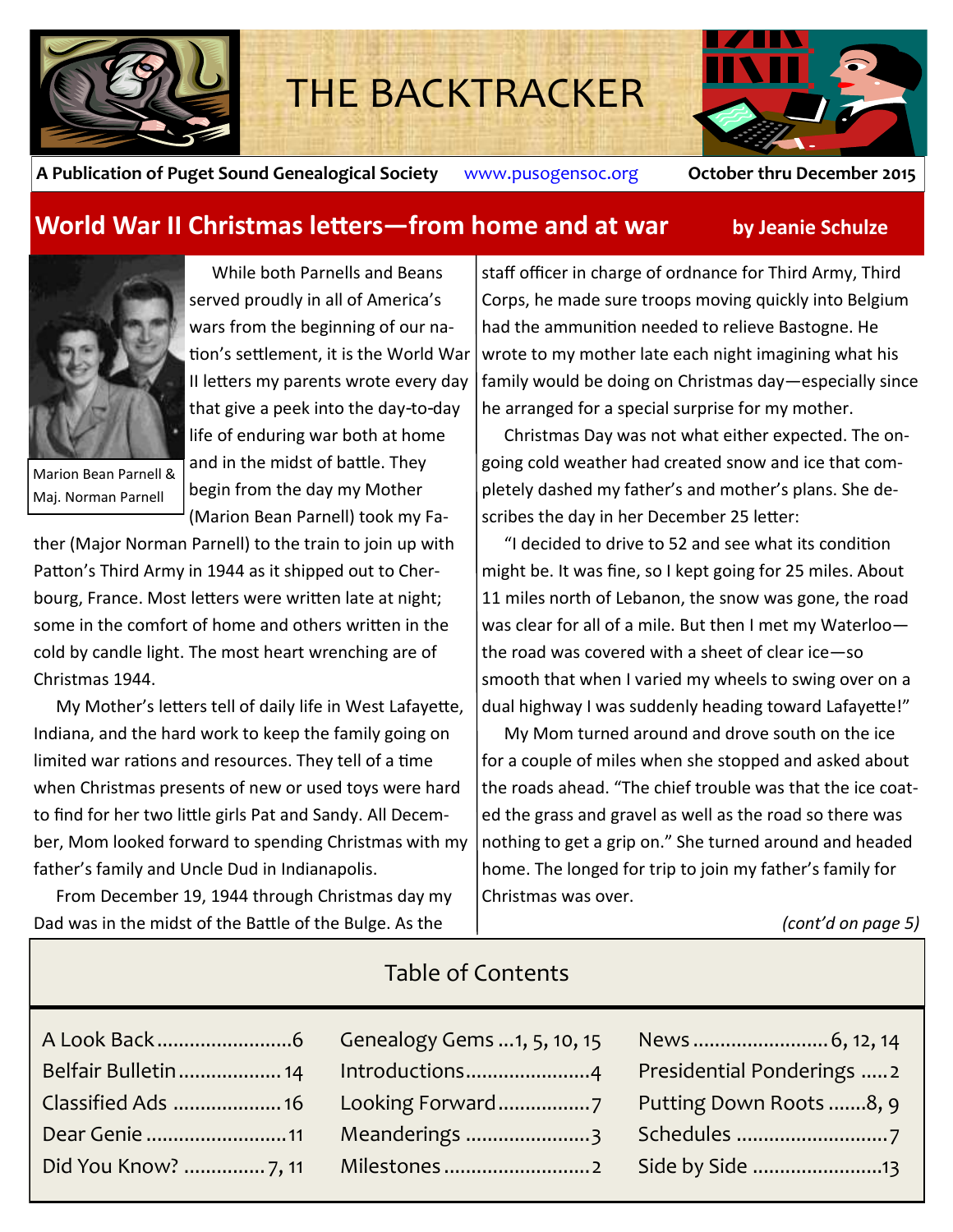## **Presidential Ponderings by Ann Northcutt**



When I started to write this it occurred to me that this is my last Presidential Pondering article! How did two years go by so quickly? I want to thank all of you for the

opportunity to serve as your President; I have enjoyed every minute of it. I also want to give a huge thank you to the Executive Board for all of their advice and patience over the past two years.

But I'm not done yet!

I want to remind everyone to check out the Sylvan Way library display windows in October, which were done by our own Consuelo Udave to honor Family History month.

Do you know of a member that has put forth that "special effort" by volunteering their time, working on a project or maybe someone who has done something spe-

cial for our Society? Perhaps a member completed a project or volunteered for an event? What about the member who is "always there" working in the background donating their time and energy for your society! Such a person is truly a Society Gem! The Society Gem nomination form is found on the Members Only page of our website. Fill it out and send it in (the directions are on the webpage also). Any member can make a recommendation and your name is kept confidential.

With Christmas right around the corner, I want to encourage all members to come to the Christmas Party on the  $9<sup>th</sup>$  of December at the Eagles Nest, Kitsap County Fairgrounds. The party is put on by the Executive Board for members of our society each year. Good food, good company and a Yankee Gift Exchange; come and enjoy!



It is with great pleasure that I begin this By Judy Joaquin article with a **Milestones**



hearty and heart-felt happy 90th birthday to IdaMae Swedberg, pictured with her cake.

Happy anniversary greetings are given to

Ann Northcutt and her hubby as well as Bob & Fran Moyer who will be taking a riverboat cruise down the Danube to celebrate their28th wedding anniversary.

President Ann Northcutt had oral surgery this past month but seems to be on the mend as well as Vicki Bushnell who underwent knee surgery. Our best to Ann and Vicki in their recuperation.

It is exciting when we hear of successes of our members and this month I am calling to your attention our newest "published" member, Carol Caldwell. Here is her story in her own words:

"My milestone is that since my youth I wanted to be an author. My goal was to write the great American novel. School, marriage, child-raising got in the way and it wasn't until my first granddaughter appeared that I was inspired. Her name is Claire and we called her our princess (don't all grandparents say that?). It took me at least

six months to get the story on paper and another six months to fine tune it. A friend recommended a small publishing company and they liked the story. However, the process took longer than I expected. It was from 2013 to 2015 before I saw my book in print. But now it is here and available on Amazon. The name is "Princess To The Rescue" and is about Princess Claire meeting a boy that came to see the King for help. She learns what his trouble is and figures out how her father can help him. In the process Claire learns how other people live who don't have the King's riches. And her new friend learns that Kings and princesses can be very nice.

So while my book isn't the great American novel, it is published and I am an author now. And while the book isn't about genealogy, it is a piece of my history, which is what genealogy is all about. I have two more Princess Claire stories, one third grade story, a middle grade trilo-

gy, and I'm working on a women's inspirational short story that will be part of an anthology of Christmas stories. Give me time and I will write about genealogy."

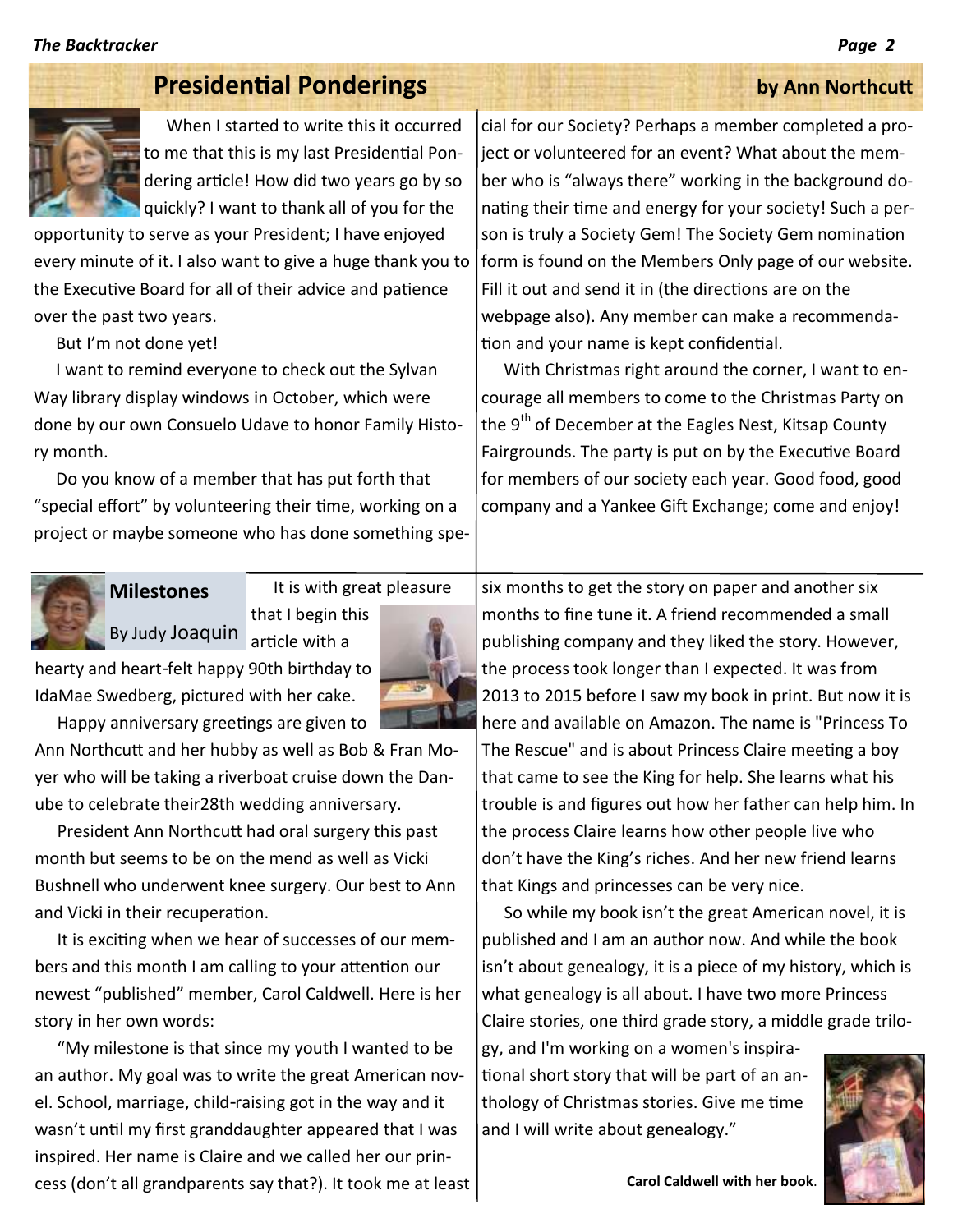

**Mary Ann Wright & Cousins**

family reunion this June. Nothing like seeing cousins you hadn't seen since our teenage years! Our paternal

dren, and between them they had 21 children—the first cousins. Last year, the wife of the youngest of those seven children passed away at the age of 96, so we cousins are now the elders of the family . . . and the keepers of the family stories!

After almost a year of planning, we gathered in Memphis, TN on June 20, 2015. While quite a few lived in or near Memphis, the rest of us came from Washington, Montana, Florida, Texas, and Arizona. Three of the cousins had passed away and of the remaining 18 cousins, 11 were able to attend the reunion. The last time any of us had seen one of our cousins was at her father's funeral in 1971. We tracked her down (hooray for public records)



**Vicki with Peter's Violin**

I guess I was the prodigal greatgranddaughter. Of the five surviving branches of my immigrant family, my branch was the only one that wandered off from where Peter Jensen settled in Colorado in the 1880s after

a tragic voyage from Denmark that ended the life of his wife, Anna. It took years of research to locate the other descendants, but there we all were in Colorado Springs. Everyone knew everyone except the hippie, West-Coaster who invited herself and stayed for the feast.

Distant relatives gathered from all over the country and even Argentina. This reunion was a genealogist's dream. This year included an update and booklet on recent genealogical findings by the host (a skilled researcher with a PhD), an overview of  $19^{th}$  century German-Danish politics that led to our immigration (by a  $2^{nd}$ cousin who is a history teacher), and my presentation on our family's life in Denmark.

# **Meanderings by Mary Ann Wright & Vicki Bushnell**

I attended my very first

grandparents had seven chil-

and she was delighted to come and get reacquainted with her family.

As the cousins arrived in town, we met at the reunion organizer's home a couple of days before the actual event to catch up and share photos and memories. It was a great way to connect without the distraction of the crowd of children, grandchildren and great-grandchildren who came to the official reunion.

Each of the cousins received a packet jointly prepared by my cousin and I. Betty was responsible for getting contact information for each of the cousins and their children in hopes that the younger generation would stay in touch. My job was to prepare a reunion chart and descendant trees for each of the cousins.

All in all, it was a memorable trip. I even was able to squeeze in a little research time!



People brought old photos to share, Peter Jensen's old violin, and Anna's spinning wheel, which made it to America even though she did not.

Sixty newly found relatives included two redheads, a baby that is half Korean, and a little girl whose mother is half Guyanan and half East Indian, vintners, teachers, microbiologists, nurses, and environmentalists. I wondered what Peter and Anna would think about the diversity of their family 130 years later.

I told one of my new relatives of my frustration to identify the relatives in an old Danish photo album. I might never know their names. She wisely pointed out,

"They're *relatives.* Their names are just what someone gave them. We are related to them like we are related to the trees, and that's good enough." And that was good enough for me.



**Anna's spinning wheel & cousins**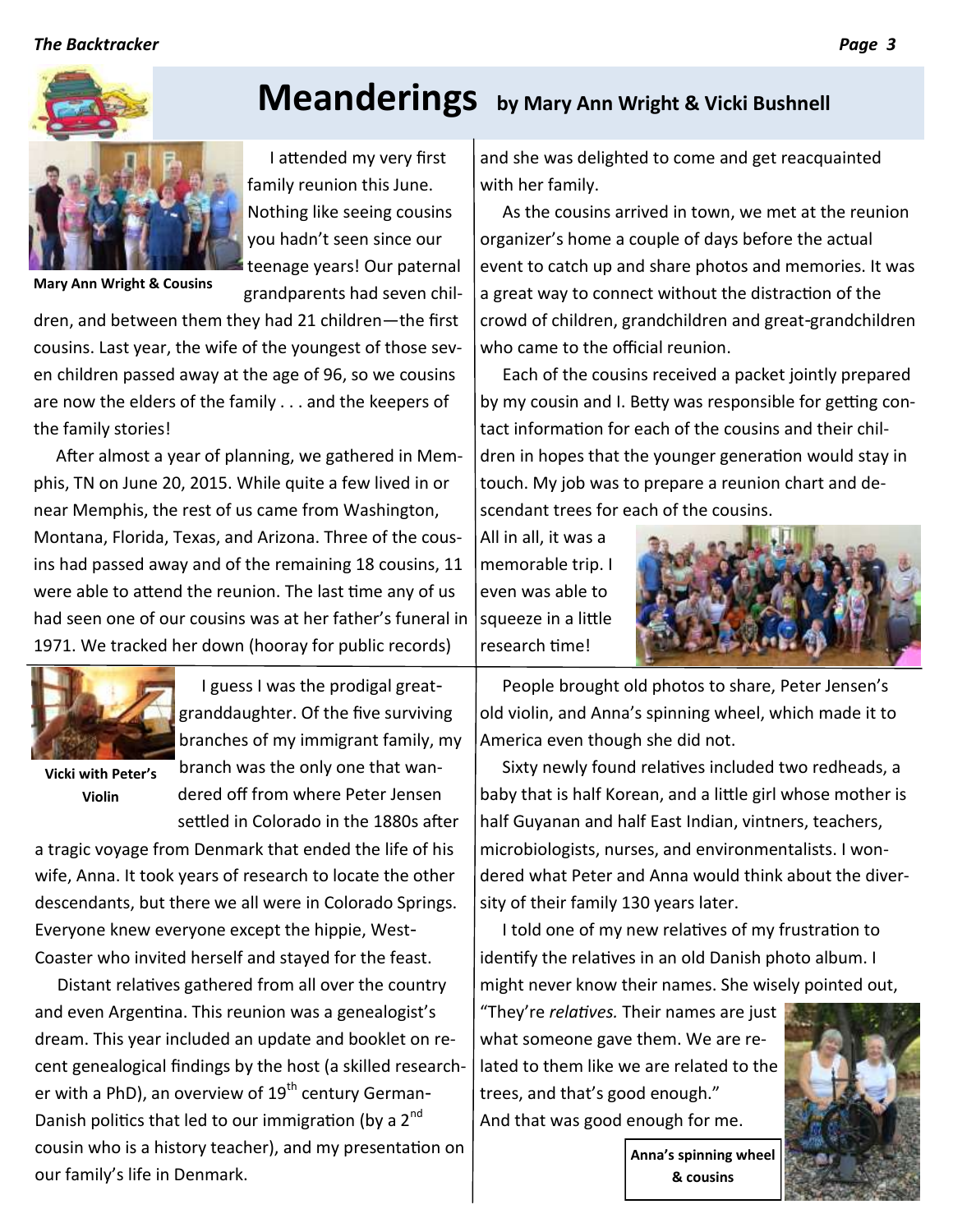

# **Introductions by Carol Caldwell**

**Jay and Barbara Bakst** – Jay is from Worcester, MA and Barbara is from Brooklyn, NY. They moved to Bremerton in 1980 from Chicago after coming here on vacation. Barbara's interest in genealogy grew as a result of family gatherings and she asked about their family information. Now she is the official family record keeper. She learned about PSGS from a KRL mailing. Recent research highlighted a book on a part of the family no one had researched previously. This led them to Jay's fourth greatgrandfather and the town in Lithuania they came from. Barbara's searches center on Kanowitz (Kahanovich), Begalman, Ackerman, and Malumuth. Jay's family surnames are Cotton (Koton), Jaffe, Orman, and Cohen.

**Bill Demmon** – Bill is originally from Boulder, CO and came to Bremerton in 1987 by way of the U. S. Navy. His wife Elisabeth is a member of PSGS and the KRL Liaison to PSGS. She encouraged Bill to join. An interesting fact he discovered is that his great grandfather Orson Demmon was with the unit of soldiers who chased John Wilkes Booth after the assassination of Abraham Lincoln. His surnames include Demmon/Damon, Pennock, Graham, Evans, Knight, and Thompson.

**Kerry Grindinger** – Kerry was born and raised in Bremerton. Her interest in family history was nurtured by her mother's long-time membership in PSGS. Kerry chose to search out her father's relatives, including biological blood lines for two adopted grandfathers. Her research unearthed information about her 7th great-grandfather Hezekiah Alexander who joined other North Carolinians in 1776 to form the Fifth Provincial Congress charged with the writing of the first state constitution. Her surname searches are for Dale, Worthington, and Price. **Sallie Horne** – Sallie is a transplant from Waukegan, IL, coming to Bremerton with her former husband. She finished her nursing degree at Olympic College. Her interest in genealogy grew from a desire to have a hobby she and a friend could share and from wanting to find out more about her biological father's family. She discovered PSGS

at the Antique Show. The surnames Sallie is looking for are Halteman and Bishop.

**Cindy Peterson** – Cindy came to Kitsap County from IA, by way of Florida, which is where she met her husband, who is originally from Tacoma. They came here in 1975. Cindy became interested in genealogy after her father died in 2000. A friend suggested they join PSGS. She didn't know where her father's middle name Kimsey came from, but looking through marriage records, she found T. J. Anderson and Maddie Kimsey. Not only did she find where the name came from, she discovered another family line to trace. She is working on the surnames of Blomquist, Anderson, and Kimsey.

**Judy Rice** – Judy grew up in Gales Ferry, CT, and came to Kitsap County in 1978. She found out about PSGS from genealogy class brochures at the Sylvan Way library and took several classes and the seminar in September 2014. She "was impressed with the professionalism and enthusiasm that went into it." She found on the 1900 U.S. census, that her maternal great-great grandmother was three years old when William and Agusta Gudeahn immigrated from Germany. Judy says, "my ancestors were not unique in their determination to immigrate to the U.S., although I am in awe of their willingness to cross an ocean with small children and an infant. Judy is researching Gudeahn , Allyn and Avery.

**Bill Price** - was born in London, England. His father was an American servicemen and his mother is British. However, his origins are Welsh from a family who came to America in the early 1700s. He and his wife came to Port Orchard about three years ago from Olympia after he retired. His interest in family history comes from the stories his father recounted as a boy of how two brothers came to this country; one stayed in the Carolinas and one went north into Indiana. In 2003 he started researching his family's history and found surprisingly the stories to be true and he has been doing family history ever since. The names of interest are Price, Thomas, Tackman, Timmerman, Braun, Wys and Whitson.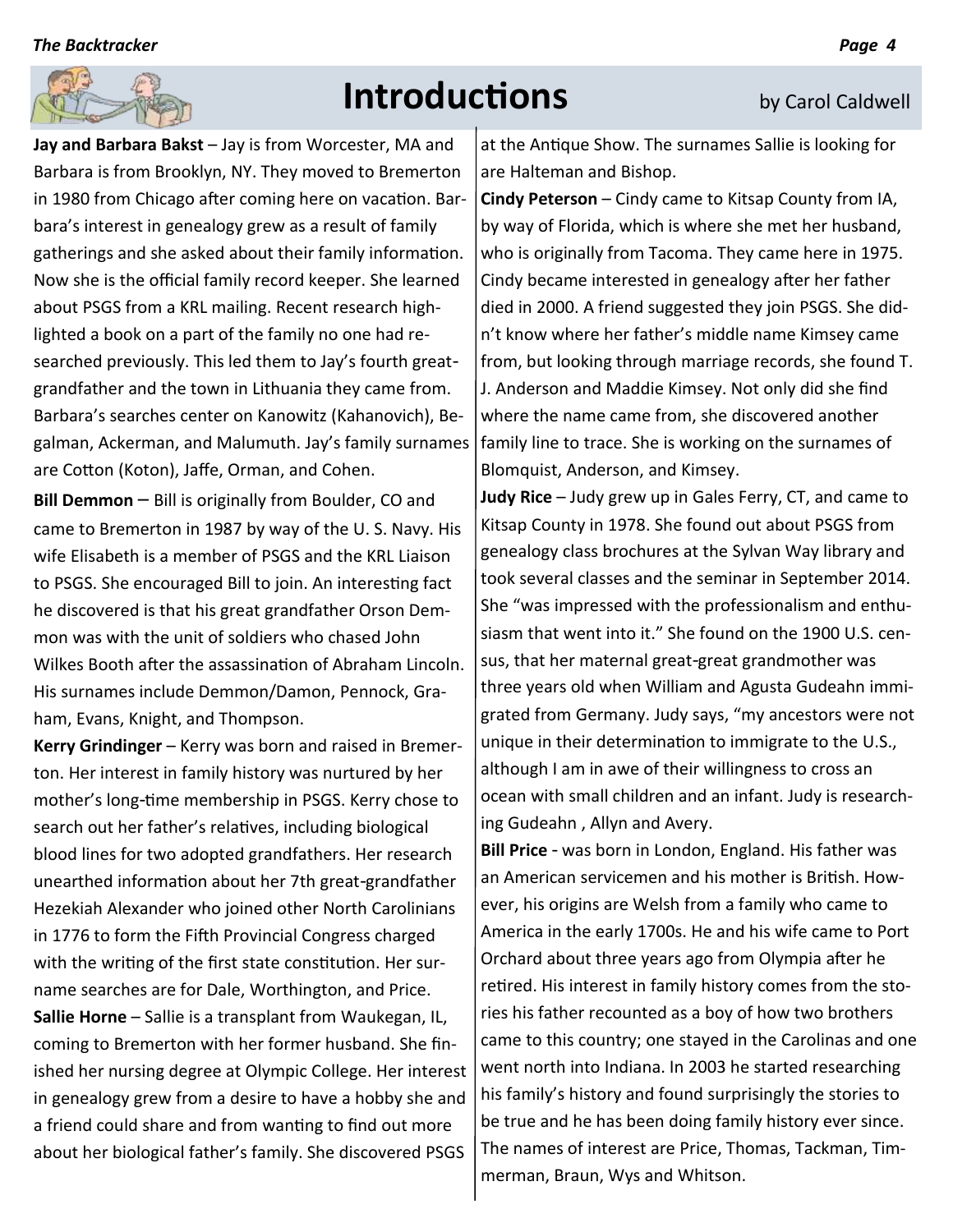### **Christmas Letters**, *(cont'd from page 1)*

After sending a wire to Uncle Dud she shared, "I'm still tired and shaky and to help out, I slipped in the kitchen and wrenched my shoulder and leg a little while ago." Friends came over with eggnog and helped sort the girls and dinner out before my Mom went to bed and cried.

The next day's letter tells a different story. "Today was Xmas! Now I can really say Merry Xmas. I've been terribly blue and lonely and yesterday's experience was the final of a series of blows! But this A.M. Uncle Dud, Did, and Lawrence walked in about 11 a.m. complete with gifts, turkey, etc. I was completely bowled over and delighted." She goes on to tell Dad that his surprise finally arrived, "You did manage it! Yup—with them they brought a dozen of the loveliest long-stemmed roses I've ever seen. They were and are exquisite. You certainly surprised me, and oh, dearest, I just cried all over Uncle Dud's shoul-

der—I couldn't help it."

For my Dad, it was another day fighting a war—but Bastogne had been relieved. When the  $101<sup>st</sup>$  Airborne asked how soon they could have ammunition, he pointed to some trucks and told them, "those are all yours." Still he found time to write my mother. "Did Santa Claus pay the three of you a nice visit this



Major Parnell

Xmas? Did "they" come thru as I had it planned? Now I have to sit and wait for the answer. I certainly hope you liked "them." In spite of all the work, I have been thinking about whether you got "them" all day. Cuddle up to an extra nice sweet dream tonight."

He didn't know for a few weeks what happened on Christmas but his hope of the end of the war and rereading letters from Mom carried him through. Each letter they wrote shapes a picture of war and sacrifices both big and small both at home and for the troops abroad. Each letter was a lifeline to family and the journey to an eventual peace and return home.

### My Trip Visiting the Germanna Colony of Virginia

### by Bev Smith

Some months ago I decided that I wanted to visit the part of Virginia that my German ancestors had come to in the new world. It is known as the Germanna Colonies of Virginia and is located in Spotsylvania County.

There were three separate time periods that the Germans arrived there. Some of my ancestors came in the 1714 group and others in 1717 and the last in 1725.

They came here as indentured servants who served seven years as promised before they could obtain land of their own. Unfortunately, they were made to remain indentured for an extra year before they would be granted their release.

My German ancestors had come from villages near Siegen, in North Rhine in the Baden-Wurttemberg area, and many had been mine workers. Lt. Gov. Alexander Spotswood had paid their passage so his intent was for them to work his coal and later silver mines.

Where they once walked I felt I too now walked. I visited their farm lands and the Lutheran Hebron Church where they attended Sunday worship, which still holds Sunday services, the oldest and longest Lutheran Church still in use. I was disappointed to discover that I was not able to locate my family in the connecting cemetery. I was told that they were no doubt buried on their own land as was normally done during that time period.

As I traveled through the northeastern counties I felt it was like being in a history book, particularly about the Civil War time period. Every few miles a roadside plaque would designate a particular battle that had been fought there or the home of one of our presidents.

My trip was not to research for information but simply to visit here my ancestors once settled, lived, worked and died.

Germanna Foundation now has a central repository that houses many records of these German families, which I visited. When I arrived and registered there I was greeted by a lovely gentleman who, when he saw where I was from, said, "Ah, I once lived in Bremerton!" Small world.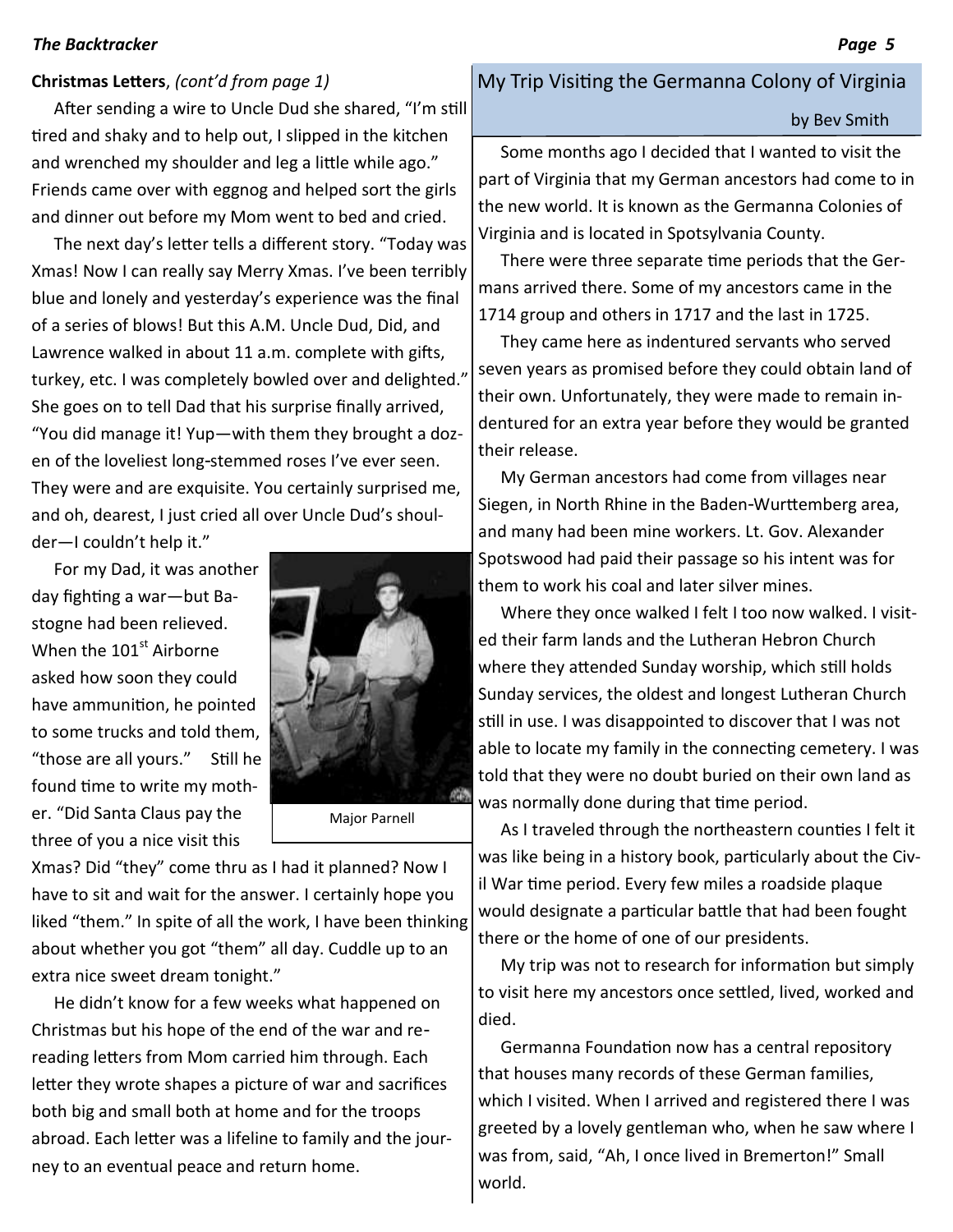# **A Look Back…**

**at the past three months of programs presented by PSGS**

### **Jul 22 "Fraternal Organizations**" **presenter: Elisabeth Demmon**

Elisabeth explained the differences between the types of fraternal organizations, e.g., social/business, benevolent, trade, ethnic, or religious. She suggested looking through old photographs, in obituaries, or on tombstones to discover any clues to a possible membership. Researching the various organizations can provide information on the history and purpose of the organization. Searching Google, Rootsweb, Cyndi's List, or FamilySearch Wiki can give more information, as can city directories, genealogical/historical societies, or books on specific organizations.

### **Aug 25 "Jewish Genealogy**" **presenter: Steve Louis**

Steve listed 4 myths on Jewish genealogy and how they can be overcome with a bit of work. He stressed the importance of having good records, particularly from the U.S., then searching foreign country civil records and ship manifests when they are available. Some challenges include common immigrant Jewish names, phonetic spelling problems, and Jewish town names, among others. He recommended the website JewishGen (www.jewishgen.org) for databases, research tools, and other resources for those with Jewish ancestry. In addition, DNA testing is very popular for Jewish genealogists. The Jewish Genealogical Society of Washington State, [www.jgsws.org,](http://www.jgsws.org) and the International Association of Jewish Genealogical Societies, [www.iajgs.org,](http://www.iajgs.org) are additional resources.

### **Sep 23 "Fill out the Paperwork—Applications vs Certificates" presenter: Deanna Dowell**

Social Security, Naturalization, and Homestead Act Applications can contain a wealth of information for researchers. Deanna showed us history of each kind of application, the types of information that can be gleaned, some challenges in finding the actual applications and how to search for them. Some websites included: www.socialsecurity.gov, www.us-immigration.com, www.archives.gov, and www.glorecords.blm.gov.

At our upcoming meeting on **Wednesday, October 28th,** all PSGS members will be voting on a new Executive Board. Join us and meet the members who

want to be your President, 1st Vice President, 2nd Vice President, Treasurer, Secretary and Member-at-Large. It is important that you take part in this exercise, so please try to make this important meeting.

Besides, you don't want to miss Jerri McCoy's fascinating presentation on the Salem witches and their accusing neighbors.



Come and join the Puget Sound Genealogical Society (PSGS) on their annual trek to the Family History Library

at Salt Lake City. A block of rooms has been reserved at the Salt Lake Plaza Hotel at Temple Square www.plaza-hotel.com from Sunday February 14, 2016 to Sunday February 21, 2016.

The hotel provides a genealogy package that includes the following: Rooms are \$87 a night for Single/Double

\$97 a night for Triple \$107 a night for Quad \$10 for each rollaway bed.

Plus 12.761% tax (subject to change).

**Please contact Larry Harden prior to December 15, 2015 at: treas@pusogensoc.org**

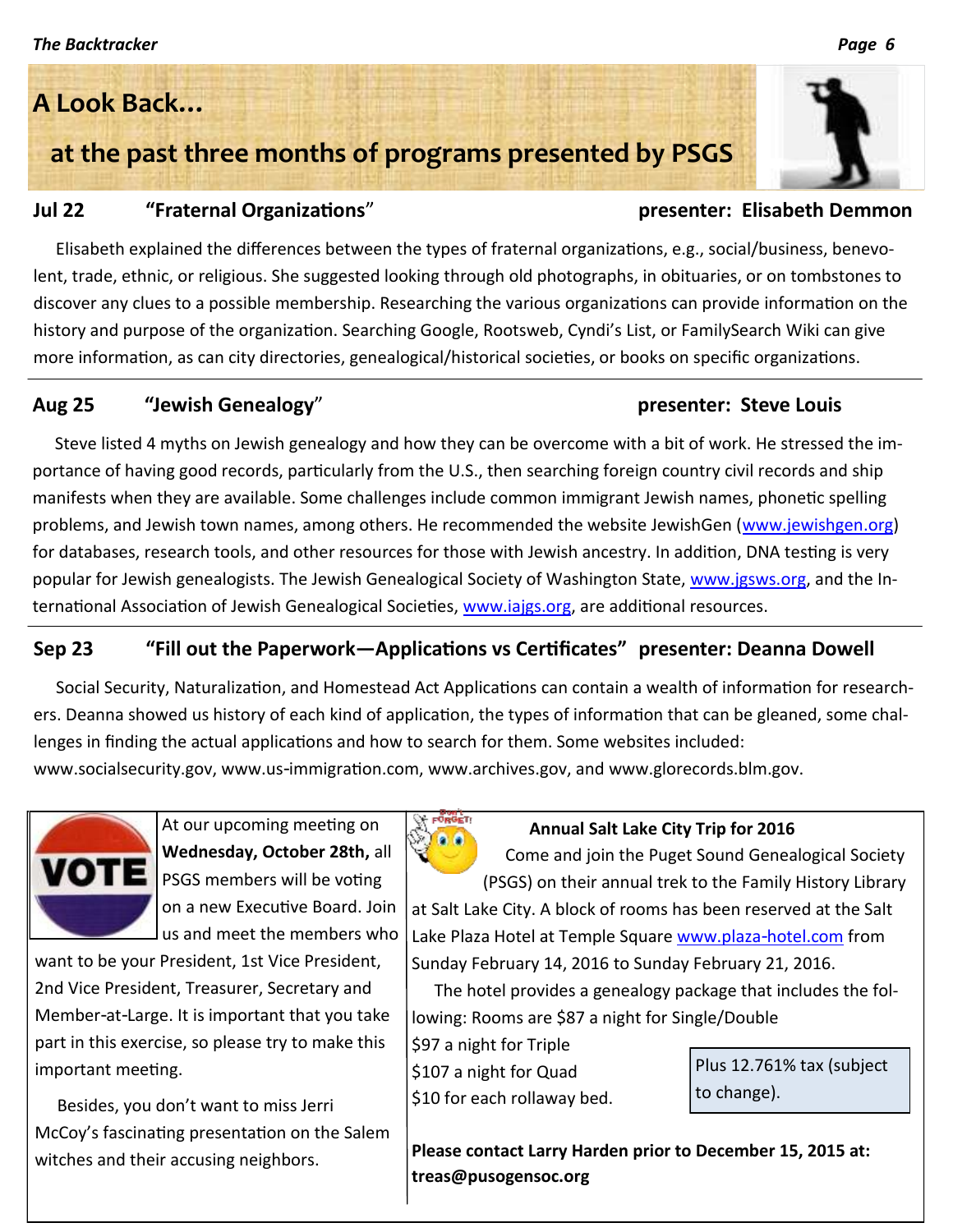

### **Oct 28 "Salem Witches" presenter: Jerri McCoy**

Jerri McCoy will help us understand the madness in 1692 Salem, Massachusetts, when charity and mercy and plain good sense were all thrown into the fire of zealotry. How were witches identified? What happened to them? Come learn a little bit about them and their accusing neighbors.

### **Nov 18 "Swedish Research"** presenter: Jim Johnson

Jim Johnson, Director of the Heritage Quest Research Library, will discuss available Swedish on-line records, naming patterns, church records, migration reasons, and other useful tips as you research your Swedish ancestors.

## **Dec 9 "The Puget Sound Genealogical Society's Annual Christmas Party"**

Come join your fellow PSGS members for a fun-filled afternoon. A buffet luncheon will be provided. We will recognize our outgoing officers for 2014 and welcome new officers for 2015. Our Yankee gift exchange always provides many laughs. Please bring a wrapped gift (around \$10) for the exchange and a nonperishable food item for the food bank.

**Where**: Kitsap County Fairgrounds, Eagle's Nest Meeting Room (across the street from the Pavilion) **When**: 11:30am to 2:30 pm

### **Schedule of Classes — October through November**

| <b>Oct 24</b> | Saturday | 10AM-2PM  | Missouri State Research     |
|---------------|----------|-----------|-----------------------------|
|               |          |           | Presenter: Sandie Morrison  |
| Nov 3         | Tuesday  | 10AM-Noon | Scottish Research           |
|               |          |           | Presenter: Elisabeth Demmon |

### **No classes scheduled in December due to the Holidays**

**All classes are held in the Heninger Room at the Kitsap Regional Library, 1301 Sylvan Way, Bremerton Contact: educ@pusogensoc.org**

In celebration of Family History Month, FamilySearch International ([FamilySearch.org\)](https://www.familysearch.org/) and GenealogyBank ([GenealogyBank.com\)](http://www.genealogybank.com/) announced an agreement on October 1 to make over a billion records from historical obituaries searchable online. It will be the largest—and perhaps most significant—online US historic records access initiative yet. It will take tens of thousands of online volunteers to make GenealogyBank's vast U.S. obituary collection more discoverable online. Find out more at **FamilySearch.org/Campaign/Obituaries.** 

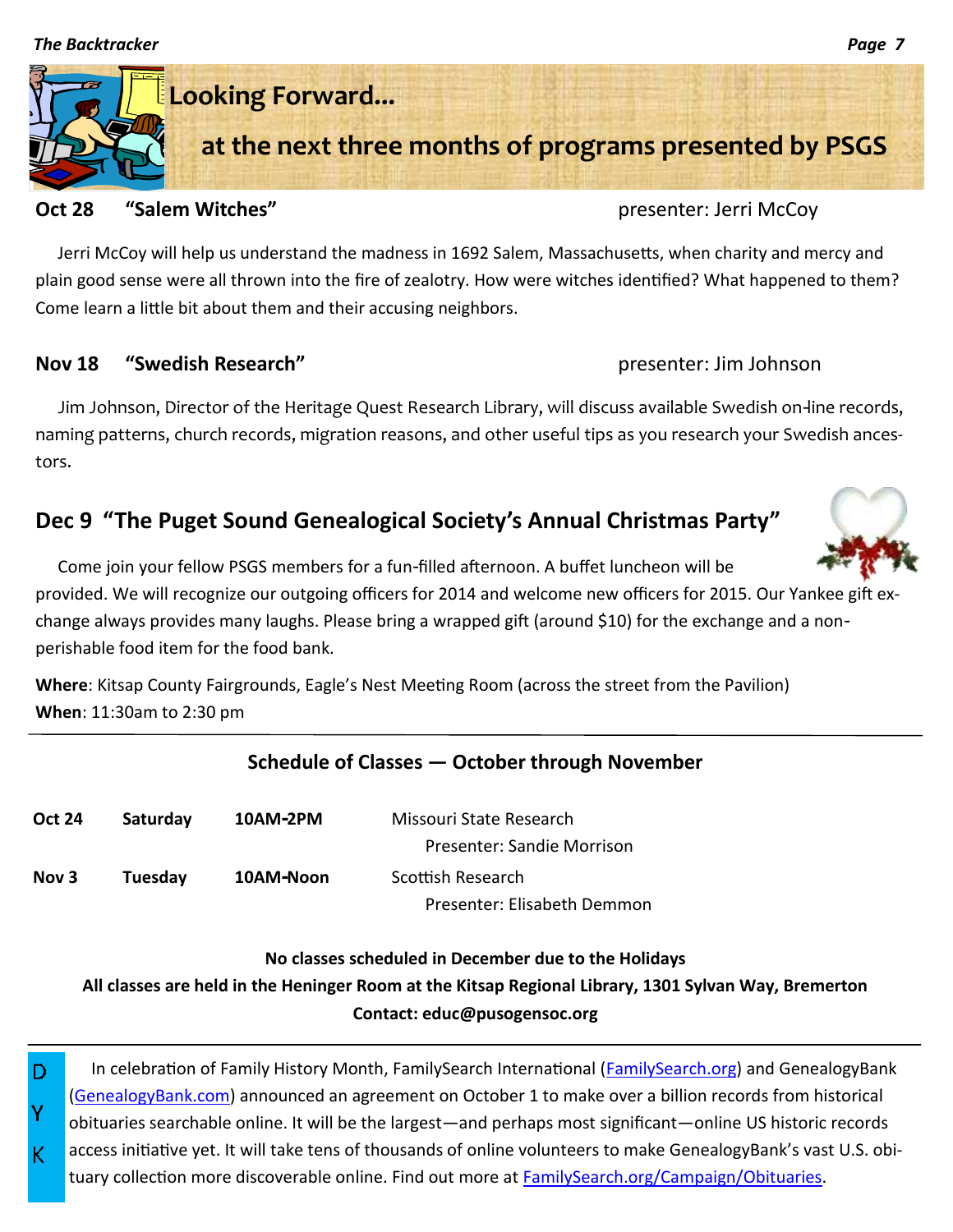# **Putting Down Roots**

# **From Persecution to Liberty**

### **by Fran Moyer Part Two**



Original log cabin foundation with memorial to the original founders.

After the disastrous 100 day voyage across the Atlantic, the surviving 120 Presbyterians from Scotland, including my ancestor Walter Ker, hoped to be able to practice their religion without harassment.

They settled in Monmouth County of East New Jersey colony where they built an original log cabin church on a

hill they named Freehill, later Freehold.

Walter was indentured for five years as a bricklayer to pay his debt for the voyage. In 1667 he married Margaret Johnstone, the sister of the governor of East New Jersey. They had three sons who survived childhood, John (1692), William (1700) and Samuel (1704).

Upon his release from servitude in 1690 Walter received 50 acres of land, an axe and a new suit of clothes. When their first child, James, was born the governor gave him another 100 acres of land, which when the baby died in infancy, was held in trust for John by Walter.

In the book, *The History of the Old Tennent Church*, the Freehold Church that now bears his name. Rev. William Tennent wrote as to its beginning, "It was the first in the East Jersey, which was settled with a gospel ministry. This was owing, under God, to the agency of some Scotch people that came to it; among them were none so painful in this blessed undertaking as one Walter Ker…" It is generally thought the church first came to being in 1692 in the log cabin.

In court records of December 1705, it reads: *At ye Request of John Craig, Walter Ker, William Runnel, Patrick Imly in behalf of themselves & their bretheren ye protestant decenters of freehold Called Presbyterians that there Publick house may be Recorded Ordered by this Cort."* 

Also, church records reveal that on August 3, 1730, in a meeting of the congregation at Walter Ker's, it was



agreed, *"that the Old or Lower Meeting House be Repaired with All the Haste that can be."* So, there was an old house converted to their church when they outgrew the log cabin.

Within this first house the first Presbytery formed in America, which was the Philadelphia Presbytery, convened by the Rev. John Boyd.

There were 7 original members, including Walter, who gave some of their land to build a permanent church on the hill with a cemetery. He and those others were the original wardens of the church.

In 1724 at the age of 74 Walter was chosen to travel 100 miles through the frontier forests to the Tennent Log Cabin College of Neyshaminy, PA, which trained Presbyterian ministers. Two of Tennent's sons were being trained for the ministry and Walter presented their Call, which was refused.

Walter pled his case once more and asked they reconsider then left for the long ride home. An hour later William Tennent caught up with him and came to Upper

Walter had left his harvest unreaped and when he returned home found his neighbors had reaped his grain and shocked all his fields. When the next season arrived the best seed grain was Walter's. His neighbors had gathered their own seeds before they were fully ripe and many had to apply to Walter for seed, which he willingly gave to them.

The "Old Tennent Church" built in 1750 remains a working church to this day . After surviving imprisonment and torture, Walter lived to be 91 years of age and died in June of 1748. He is called the "Father of American Presbyterians."

Two years ago at my Carr family reunion we welcomed a couple of new members, husband & wife. Ralph is a retired Presbyterian minister.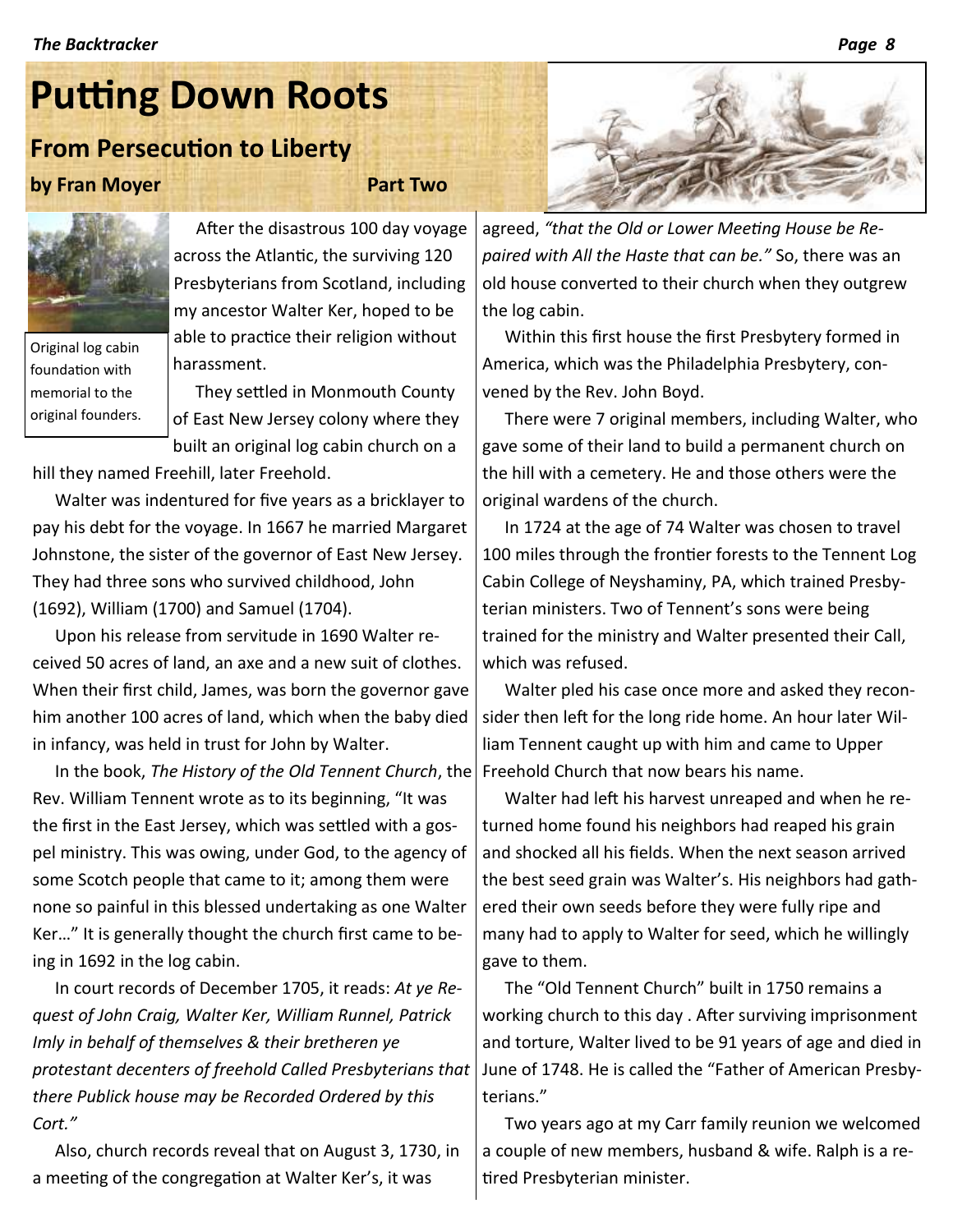# **Putting Down Roots My Ancestors' First Thanksgiving**

### **by Judy Joaquin**

From  $1^{st}$  grade on (I didn't go to kindergarten) I knew about the first Thanksgiving. Who didn't? At school we dressed up as Pilgrims and Indians and presented plays about which our parents came and oohed and awed. Vaguely I remember my mother telling me that our ancestors were there! But it was not until recently when my niece asked me which of our Mayflower ancestors were at that famous first dinner that I decided to find out!!

How easy it was! Thanks to Google! I typed in "First Thanksgiving Dinner" and the story came up as well as the attendees. Then I just checked my Mayflower list against the Google list. You can do the same! This is only for a fun exercise. Thanks to William Bradford and Edward Winslow we have two firsthand accounts of what really happened. The following is Edward Winslow's writing:

*Our harvest being gotten in, our governor sent four men on fowling, that so we might after a special manner rejoice together, after we had gathered the fruits of our labors; they four in one day killed as much fowl, as with a little help beside, served the company almost a week, at which time amongst other recreations, we exercised our arms, many of the Indians coming amongst us, and amongst the rest their greatest king Massasoit, with some ninety men, whom for three days we entertained and feasted, and they went out and killed five deer, which they brought to the plantation and bestowed on our Governor, and upon the Captain and others. And although it be not always so plentiful, as it was at this time with us, yet by the goodness of God, we are so far from want that we often wish you partakers of our plenty.*

It was quite a surprise to find that only four women were at the feast. On further research I find that many of the families of the men came later so of course were not there as well as sadly many of the wives who came on the Mayflower did not survive. One of the women who



was there was Eleanor Billington—my  $9<sup>th</sup>$  greatgrandmother! She and her husband, John, who also came on the Mayflower, were not considered upright citizens. As the old adage says, "one can choose ones friends but not relatives"! In genealogy one must take the bad with the good. John was executed for murder and six years later Eleanor was sentenced to sit in the stock and be whipped for a slander against John Doane. Their son, Francis, also on the Mayflower was just 14 at the time of the feast. He, by all accounts, was a rambunctious lad but soon settled down and married and had nine children! It was from this family that I am related to another Mayflower person, Richard Warren. Richard's wife and children came over on the Anne in 1623.

Francis Cooke, John Soule and Peter Brown were my other pilgrims who attended the first Thanksgiving. Their lives were less interesting (which is good!) but nevertheless they were good solid citizens who would be the founders of many, many families over the generations.

In 1661 a town 15 miles west of Plymouth called Middleborough was founded. The second and third generations of all my pilgrims had settled in Middleborough starting in 1666. Within forty years after the great feast all my family had left Plymouth and settled in Middleborough. On a recent trip to Middleborough I was able to find the gravestones of the descendants of Francis Cooke, John Soule, Richard Warren and Peter Brown as well as Francis Billington.

As our families come together for Thanksgiving this

year let us remember the 53 Pilgrims and 90 Wampanoag Indians who gathered that day long ago to give thanks for surviving that first year.

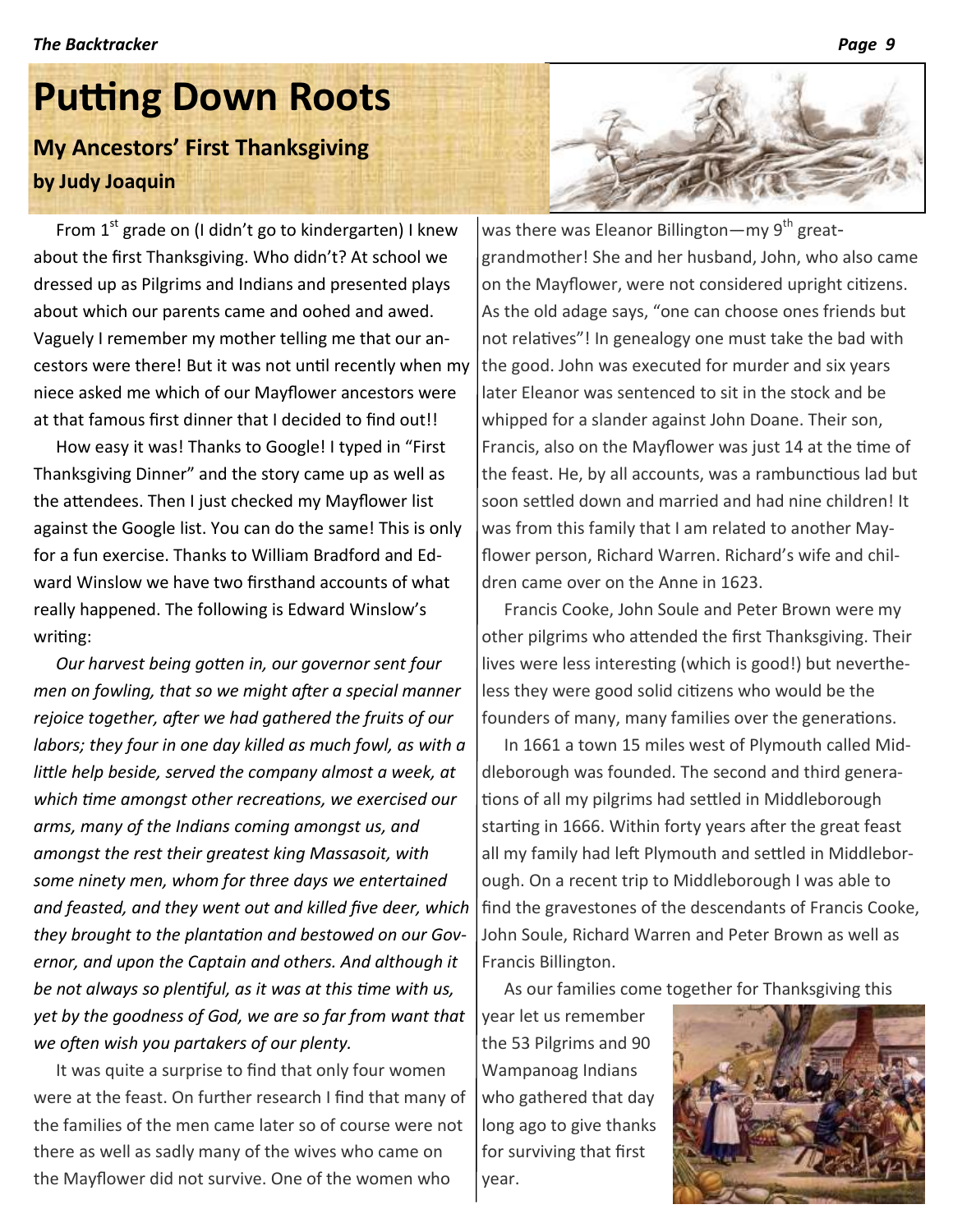# **Cleaning Mother's House** *Reprinted with permission, Michael John Neill,*

*It has been nearly a year since fictional genealogist Barbara passed away. Her daughter Charlene reflects upon that year in a letter to her friend Karen. Charlene truly has been busy. Barbara is probably rolling over in her grave***.**

### Karen,

As usual, my cards are late. It has been a busy year. We spent much of the year settling up Mother's estate. The house sold well, but cleaning it took longer than we expected.

You are probably the only person who did not know Mother was a genealogy buff. She told practically every human she encountered. I'm convinced that genealogy "nut" was the most accurate phrase. The stuff was all over the house. The inheritance would have been enough to pay for my new Mercedes had she not insisted on spending money on that blasted hobby. I don't know why she couldn't be more like Tom's mother. Nadine spends her day doing needlepoint and watching reruns of 50s television shows. Tom just does not realize how lucky he is, but men never do. My mother had to run off to cemeteries and courthouses. She even went to a conference in Davenport, Iowa, last year! Can you imagine? Davenport, Iowa! After she got back, she was so excited about all that she had learned and all the fun she had. She was planning on going to another one in California this year. Well, the grim reaper took care of that.

Because of my promotion to head of knick knack sales at Garbageforless.com, I had not been home for several years. I was appalled to learn that Mother had converted my old bedroom into her family history "headquarters." My shelves of Teen Beat and other magazines documenting my adolescence had been replaced with old family photographs, copies of old documents, and something called family group sheets. She even got rid of the pants I wore to my first junior high dance. I cried at the thought.

# *(thanks to Mary Ann Wright) mjnrootdig@myfamily.com*

I could not bear to go in the room and be reminded that my childhood had been stripped from me and replaced with an obsession with the past. I told the children that if they would clean the room and prepare the items for the garage (should I say "garbage"?) sale they could have the proceeds. I learned what true entrepreneurs they are.

Kenny stripped Mother's hard drive in under ten minutes. I kept hearing him say "GedCom is GedGone . . . GedCom is GedGone . . ." I have no idea what it meant, but the computer fetched a good price. Before he unplugged the computer, he erased all Mom's floppy disks and downloaded public domain games. He sold these at a nominal price.

Susan took the old photographs to a flea market and was able to sell many of them. Some special labels had to be taken off and we had to take them out of protective envelopes. Mother had written the names on the back of many of them. At least none of those pictures of depressing old dead people had our last name written on them. I don't want to be associated with such sour people.

Mother had some type of old plat book -- whatever that is. Kenny tore out the pages individually and sold them separately on Ebay. It was so clever. His dad said he got much more than if he had left the book in one piece.

Susan didn't tear the bibles apart though. I thought that showed tremendously good sense. She's learning that not everything can be marketed in the same way. The 1790 bible brought her a good penny, but she couldn't get the one from 1900 to bring more than fifty cents. She donated it to a local church, and here is where I am so proud of her. We can write if off as a charitable deduction. Someone had written what they had paid for the bible on the back cover. I've already enrolled Susan in lawyer summer camp this coming August.

*(cont'd on page 11)*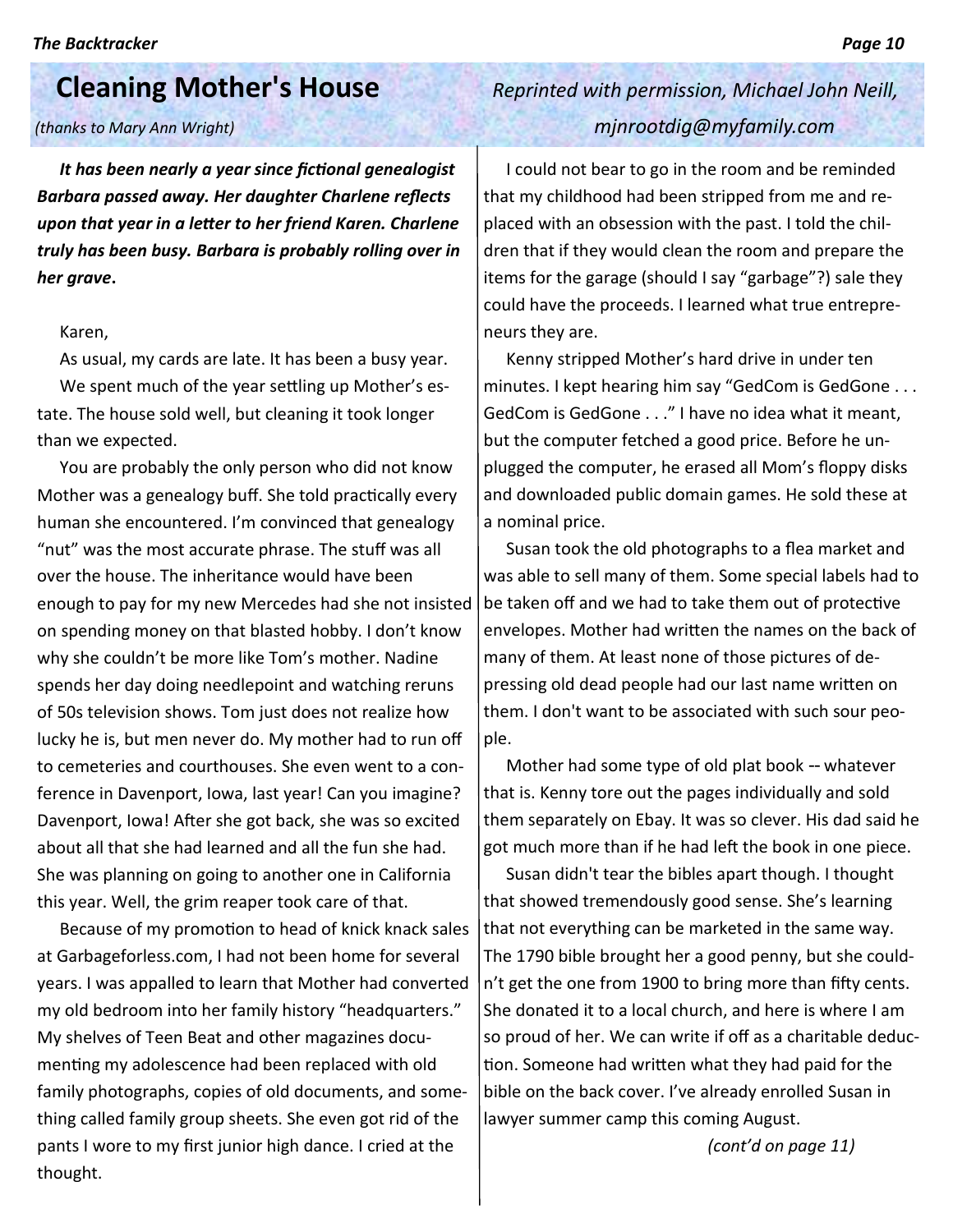### **Cleaning Mother's House,** *(cont'd from page 11)*

There was some old large certificate of written on heavy paper. The silly thing wasn't even in English, so why would Mother keep it? Kenny used the other side to keep track of the things he had sold. Waste not, want not. When we were finished we put the paper in the recycling bin.

The kids put an old wedding dress from the 1870s in the washer to get the stains out. It was terribly filthy. The worthless thing didn't even survive the extra-long cycle and the half-gallon of bleach. It's doubtful we can even use it for cleaning rags.

The dress was in some kind of old trunk. I'm not certain what it was for, but it had a name stenciled on the front in huge letters along with the name of a town. Susan gave it a good coating of red paint and sold it as a toy box.

The filing cabinets were emptied of their contents, as were the three shelves of binders. Kenny got the bright idea to shred the paper and sell it in bags as New Year's confetti. The file folders were too heavy to shred.

The baby did not react well to any of this. She cried and fussed almost the entire time. Kenny thought she wanted tea, which made no sense to me at all. As she cried, it sounded like she was saying "family tee." She can't even talk yet and I think Kenny was hearing things. The baby does look exactly like my mother though, it's the oddest thing. The fussing didn't stop until she spit up an entire bottle of strained prunes on my junior high jeans, which we did find in the basement. They were ruined -- it was the one real loss. Now my past has really been taken from me -- magazines and all. Charlene

*Whether you have a child like Charlene or not, have you thought about what might happen to your genealogy collection upon your demise?*



# *Dear Genie*



**Q:** My German gggrandfather's first family listed a wife, three sons and two daughters. The wife and all sons died the same year, 1839 between January and September. The daughters survived. I've tried googling the year, but nothing comes up. How can I find out what caused the deaths?

**A:** Church records contain a wealth of information. The next step would be to send off for death certificates. If they aren't accessible, try getting in touch with a genealogy society in the town your ancestors lived in. Someone there might be able to find newspaper archives, hospital records, or local civil records. Some death certificates are very generalized, but if there was an epidemic or natural disaster of some kind, that would be found in newspapers. Genealogists are usually glad to help one another

**Q:** My great uncle died as a young man in Colorado in the 1880s. I haven't been able to locate a death certificate. More than anything, I am curious as to why he died young. I don't the exact year. Any suggestions? **A:** Check for his name on Find A Grave

([www.findagrave.com\),](http://www.findagrave.com/) which will sometimes only yield birth and death dates, but in some cases an elaborate memorial has been posted by another researcher, complete with pictures. Back in the day local newspapers often reported what the residents had for dinner when their relatives came for a visit – so you could be in luck that your gr-uncle's early demise was newsworthy. Check the Colorado Historic Newspaper Collections at [www.coloradohistoricnewspapers.org.](http://www.coloradohistoricnewspapers.org/) Once you find a date, contact the local historical society and inquire about what may have been going on in that area around that time, such as a typhoid outbreak, meningitis, or a mining disaster. A list of societies may be found by searching D'Addezio at [http://www.daddezio.com/](http://www.daddezio.com/society/hill/SH-CO-001.html) [society/hill/SH-CO-001.html.](http://www.daddezio.com/society/hill/SH-CO-001.html) This unique website has many other resources, such as lists of newspapers, cemeteries, and an obituary index.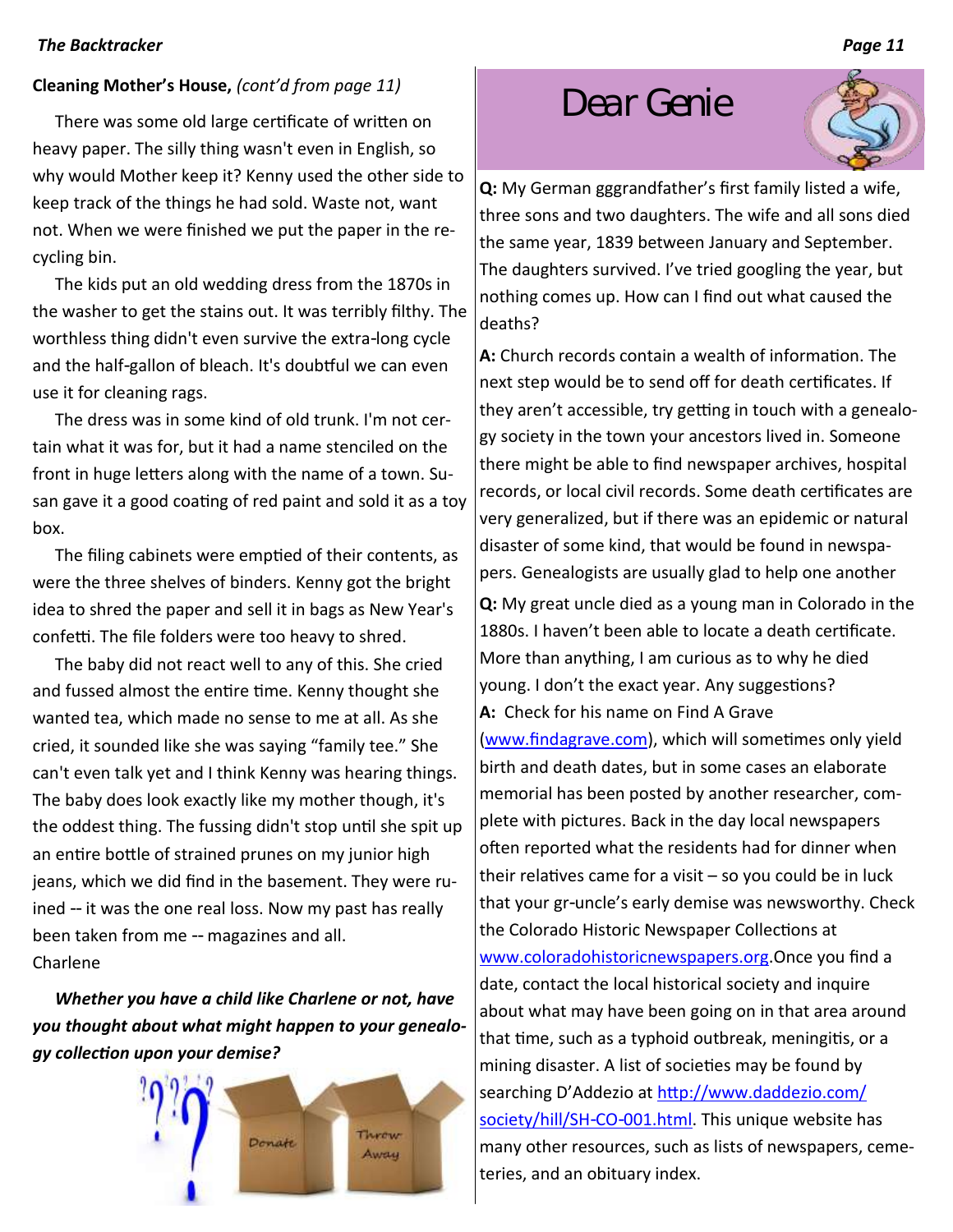D

Ý

K

# The International Society for British Genealogy and Family History Seminar by Carol Caldwell

The International Society for British Genealogy and Family History (http://isbgfh.org/) held a week-long seminar in Salt Lake City on September 21-25. This yearly event was news to me as I'd never heard of the society until a friend of mine went. She called it "wonderful, inspiring and informative." I wanted to know more.

Sessions or classes were held in the morning, leaving the afternoon to practice the lessons researching at the Family History Library. Subjects included England, Scotland, Ireland, and Writing. Speakers were from The Society of Genealogists (www.sog.org.uk/). Else Churchill and Alex Tritton were very knowledgeable instructors. Class size was limited so that everyone got the help they needed, which included one-on-one time with the instructors.

Attendees were told where and how to look for everything. This could be a challenge because parishes, where the records were kept, moved depending on wars, fires, and who was king. Knowing the background of the area of research would be essential. Parish records could go back to 1400 or 1500, but Civil Registration in England and Wales didn't begin until July 1, 1837 and wasn't required until 1874. The Census Records from 1841 contained more details on people than was listed before. Other records to look for were electoral records, poll books, and non-conformist records.

Good resources were *Ancestral Trails* by Mark Heber and *Tracing Your Ancestors in the National Archives* by Amanda Bevan, highly recommended, as were the websites Findmypast.co.uk and Ancestry.co.uk.

Locating where the family lived was possible via GenUKI and FamilySearch Wiki. Http:// maps.familysearch.org/ showed parish maps of 40 counties in England. Look for wills and administrations in one of three places: https://www.gov.uk/wills-probateinheritance, www.nationalarchives.gov.uk, or http:// discovery.nationalarchives.gov.uk/archives-home/. Look for people mentioned in The Times Digital Archive that would give a look at what was happening during a specific time period.

The Institute's next seminar is October 10-14, 2016, and it sounds like it wouldn't be too early to make plans now to attend.

# ROOTSTECH 2016

The sixth annual global conference is scheduled for February 3-6, 2016 in Salt Lake City, Utah. If you've wanted to attend this conference but heard that it was too expensive or there are too many people or the schedule was confusing, one option for attendees might be just the answer. By signing up for a **"Getting Started Three-Day Pass (Thursday-Saturday),** you have access to over 30 beginner classes designed to help you get started with your family tree. A complete listing of the classes on the Getting Started track can be found at: https://rootstech2016.smarteventscloud.com. Just select "Getting Started Track" to see the listing. Classes include titles such as, *[Can I Undo That? 25 Tech Mistakes You Should Avoid](https://rootstech2016.smarteventscloud.com/connect/sessionDetail.ww?SESSION_ID=22485)*; *[Are My Roots](https://rootstech2016.smarteventscloud.com/connect/sessionDetail.ww?SESSION_ID=20771)  [Showing? Security & Online Genealogy; O](https://rootstech2016.smarteventscloud.com/connect/sessionDetail.ww?SESSION_ID=20771)[rganizing Your Genealogy Research Process; 5](https://rootstech2016.smarteventscloud.com/connect/sessionDetail.ww?SESSION_ID=21760) [Steps to Identify a](https://rootstech2016.smarteventscloud.com/connect/sessionDetail.ww?SESSION_ID=21532)  [Family Photo;](https://rootstech2016.smarteventscloud.com/connect/sessionDetail.ww?SESSION_ID=21532)* and *[Beyond Hints, Research Strategies for Beginners;](https://rootstech2016.smarteventscloud.com/connect/sessionDetail.ww?SESSION_ID=35350)* just to name a few.

The Pass includes access to the Expo Hall and each evening's events, plus a conference bag. And the price is right at just \$39 until January 24, 2016. The regular price for all 200+ classes is \$159 until January 24, 2016. For more information or to register, check out the Rootstech webpage at: rootstech.org.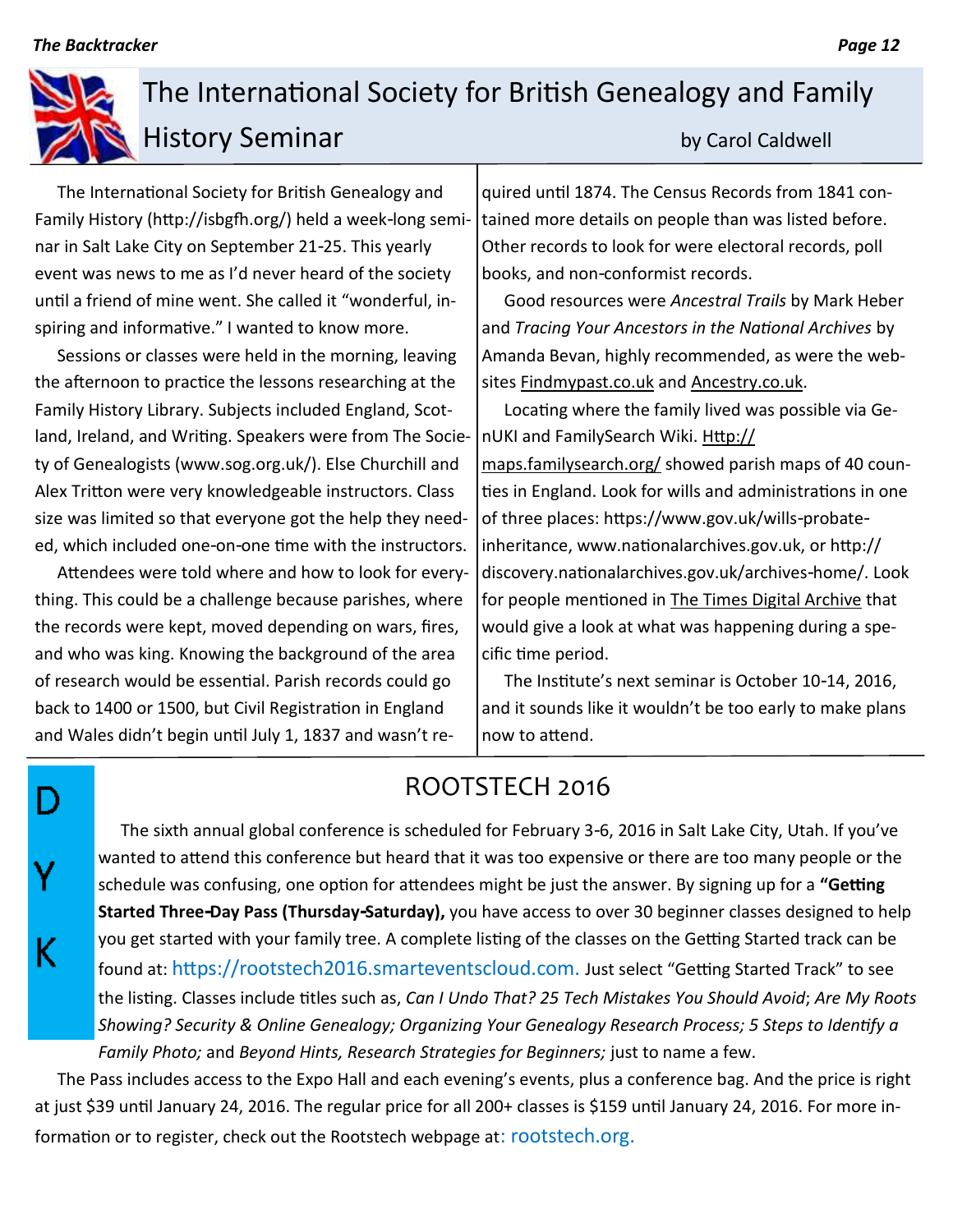# **Side By Side**



**Jeanne Wolf**

**Member since 2012**

**Marilyn Roberts**

**Member since 1998**



I was raised in Seattle and graduated from Shoreline High School. I was married and have two children. My son is in the U.S. Army and my daughter lives in Bremerton. I worked in Army Housing, which allowed me to travel overseas. I worked and lived in Korea on 3 assignments, Vicenza and Naples, Italy and San Diego, California. I retired in 2003. I traveled to Germany in May and attended a birthday celebration of my daughter-in-law's mother who lives in Poland. I have 3 Grand daughters **Q: How and when did you get started in genealogy?** My mother wanted me to become a 'Daughter of the American Revolution' because my Paternal Grandmother was a DAR. Soon after my application was accepted, my mother died as a passenger in a car traveling to her winter home. So, while I was clearing my mother's estate, I attended my first meeting of the DAR in Arizona

### **Q: How and when did you come to join PSGS?**

I learned of the PSGS library at a table at the Kitsap Fair. So, after moving from Silverdale to Bremerton, I began as a Volunteer in the PSGS Genealogy Center.

### **Q: What are your research goals?**

and later a few meetings in this area.

My Genealogy interests are centered in the U.S. I know my father's side were early colonists. My mother's side *is* more difficult. I have more research to do to find the supporting documents from town records that my mother collected. I have many photos that I hope to include in the on-line programs. I've found some of my father's ancestors recorded in 'The Records of the Plymouth Colony' book in our PSGS Genealogy Room. **Q: Any surnames and localities of special interest?**

Jonathan, Delano, Ormsby, Wetherell, and Simmons.

**Q: How have you contributed to PSGS?**

I volunteer in the Genealogy Center.

My husband and I are both originally from Bremerton and I have lived here all my life with the exception of a 7 year stint in Florida. I worked in the healthcare field for 45 years as a medical transcriptionist. We have four children all but one living here, our son lives in Florida.

### **Q: How and when did you get started in genealogy?** My relatives decided I would be the one to receive information they had stored away or written down or cut from newspaper clippings. They couldn't throw anything away

and I was the youngest among siblings and cousins and I was happy to do it. I was always interested in my grandfather's family who settled here very early.

### **Q: How and when did you come to join PSGS?**

Both my parents died unexpectedly in 1970 and my lone grandmother a couple years later. I realized I had not asked any of them about our family.

### **Q: What are your research goals?**

My goal is to go to Salt Lake City to do some research so I can better organize all the bits of information that I received and be able to leave my family a foundation to further work on. With a maiden name of McNutt I wasn't sure if I was Irish or Scottish. I'm sure it is a little of both as the three McNutt brothers emigrated from Ireland to Virginia, but they had originally been from Scotland.

### **Q: Any surnames and localities of special interest?**

Paternal family: McNutt, Bradley, Bell, Roberts. Maternal: Lent, Lyon, Allgood and Davenport. I would like to delve into my husband's family more as his grandfather came to the U.S. from Denmark as Rasmus Rasmussen and changed his name to Park Roberts.

### **Q: How have you contributed to PSGS?**

I was secretary for a couple of years and served on different committees in the past. We are so fortunate to be associated with KRL.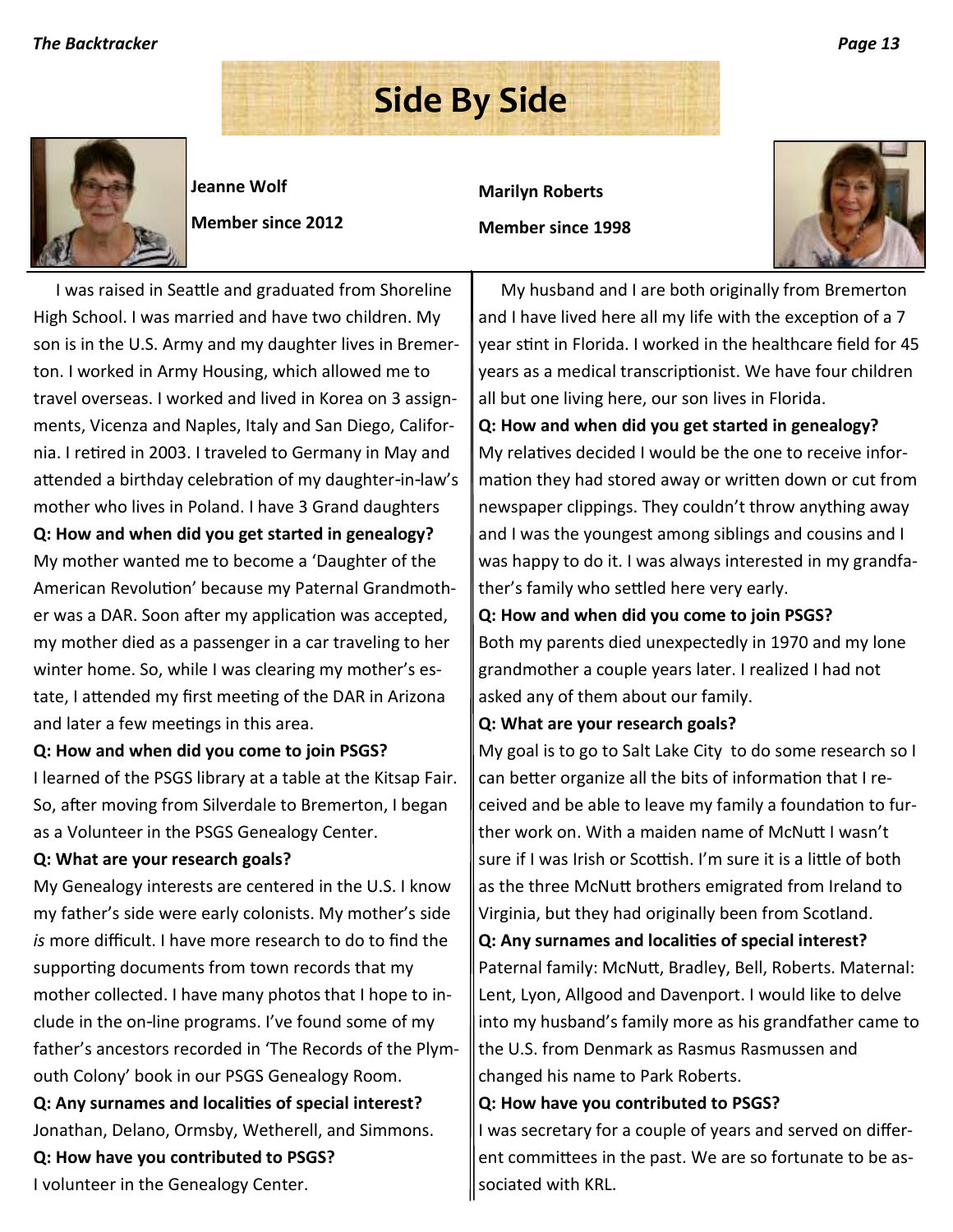# *Gail Reynolds'*

# Belfair Bulletin

Here we are again and the year will be over before we know it. Belfair Chapter has had a bit of a busy summer. In August, we had a potluck picnic at Belfair State Park. We had goodies from our heritage or for other reasons. I brought sausage and sauerkraut to represent my German heritage and Lynda brought peanut butter cookies because the recipe was a favorite of hers from her mother. Judy brought cupcakes because we celebrated my birthday. Madi made a ricotta cheesecake pie with an old recipe of her husband's Italian family. Other dishes rounded out the meal, which was delicious eaten outdoors in the park.

September was my turn to either confuse or clarify my family bramble bush. I know I had to study it while making cards to put on the board to make sure I included everyone of note in just three generations of my family. I am sure some of the people there must have just shaken their heads as I tried to explain that I have one sister, three step-sisters and two half-sisters and one half-brother and it didn't stop there.

October is still up in the air. Linnie Griffin says she has a couple of possibilities for speakers so keep your eye on the PSGS website. Looking ahead, November is our Christmas party. See I told you 2016 was just around the corner. The party starts at 1:00 p.m. and is a potluck with a gift exchange. Hope to see you there for everyone is welcome.

A couple of notes to remember: Our meetings are still held on the first Wednesday of the month at the Belfair Library but now the meetings will start at 1:00 p.m. Also, the Belfair Chapter does not have meetings in the months of December and January. So, here we are in 2016.





Above: Carol Caldwell, Vicki Bushnell, Linda Wilson, Judy Joaquin, Fran Moyer and Jeanne Schulze.

## **5th Anniversary celebration of the Backtracker Staff**

**Gail looks over the different** 

This edition of the October-December Backtracker marks five years of staff continuity dedicated to bringing an informative, useful and enjoyable newsletter to our PSGS organization. Pictures

were taken at our October 8th meeting. Some key members were not present: Ann Northcutt, Mary Ann Wright, Larry Harden, Karin Burke, Gail Reynolds, and Jean Yager.

**recipes**

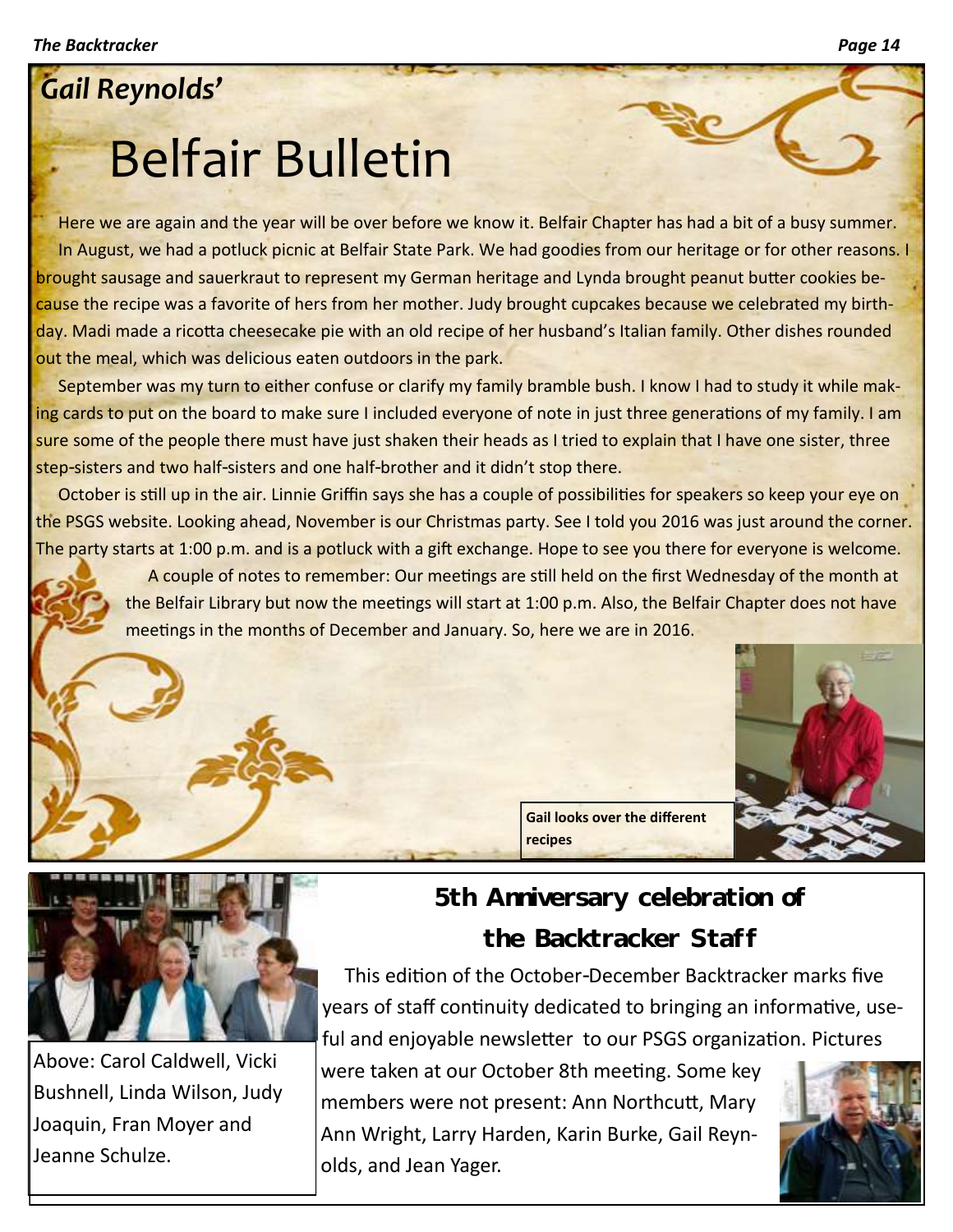## **Have you Heard of Jack Jouett? Let me Tell You About Him** by Betty Burdyshaw



Several years ago, we took two of our granddaughters with us to Chattanooga, TN to visit their cousins. On our final day we decided to go see "The Hermitage", Andrew Jackson's estate. A surprise awaited.

After arriving home, I was curious about

**Jack Jouett**

Andrew Jackson when a story caught my eye. This story was about the scandal that Andrew caused when he was staying in a house owned by a Mrs. Robards. Mrs. Robards' son, Capt. Lewis Robards, was married to a Rachel Donelson and Andrew and Rachel fell in love and ran off together. Andrew and Rachel claimed that they were married but a couple of years later, they found that her husband had not yet filed for divorce. Eventually, they married, but Rachel died shortly after Andrew was elected President but before he took office.

The item that really caught my eye was that Mrs. Robards, at whose house Andrew Jackson had stayed, also had a daughter Sally who married a Jack Jouett. The Jouett name was significant to me because I have a  $3<sup>rd</sup>$ great grandmother named Permelia Jouett. I started looking for Jack Jouett online. They were French Huguenot's and were very prominent in Virginia during the Revolutionary War. One story claimed that he would have been as famous as Paul Revere if only he'd had a Henry Wadsworth Longfellow to write a poem about him. In fact, in Virginia, school students learn that Jack Jouett was "**The Paul Revere of the South".**

In 1781, the British (including Benedict Arnold) had turned their attention to colonial Virginia. At that point most of the American troops were engaged further north and there were few forces in Virginia to mount any kind of defense. On the evening of June 3, 1781, a young 26 year-old Captain in the  $16<sup>th</sup>$  Regiment of the Virginia Militia named Jack Jouett was asleep on the lawn of the Cuckoo Tavern when British Cavalry led by Colonel Banastre Tarleton started through town. Jack Jouett guessed that they were headed to Charlottesville to capture Thomas Jefferson, who was Governor at the time,

and the Virginia House of Burgesses. He also surmised that there would be spies along the road and that if he were to warn Jefferson and the others, he would have to travel back roads to get to Charlottesville and Monticello before the British arrived. This proved to be a grueling 40 miles overnight ride with only moonlight to mark his way.

He arrived early the next morning and warned Governor Jefferson and some of the Virginia Legislators who were staying at Monticello and then hurried onto Charlottesville to warn the others. Jefferson sent his family to safety but dallied gathering papers and was nearly captured but escaped into the woods.

Tarleton and his men caught seven legislators when they arrived in Charlottesville but most of the assemblymen escaped. Some of the officials included Patrick Henry, Richard Henry Lee, Benjamin Harrison and General Thomas Nelson, Jr. Daniel Boone was captured but later released.

The Virginia General Assembly voted to reward Jouett with a sword and a brace of pistols for his service.

Jack Jouett moved to what would become Kentucky in 1782, married Sally Robards in 1784, became involved in the politics and was instrumental in Kentucky's break from Tennessee to become its own state. In later years, he became friends with Andrew Jackson and Henry Clay.

Jack's son Matthew Harris Jouett was a famous portrait painter. One of the sons of this Matthew was Rear Admiral James Edward Jouett, known for his service during the Mexican-American and Civil Wars. Three ships in the U.S. Navy have been named in his honor.

My connection to the Jouett's appears to be through my Dad's mother's side of the family when Permelia Jouett married William Pinkney McGinnis July 20, 1838. There is some confusion as to whether her father, the

third Matthew Jouett, was the first cousin of Jack Jouett or his nephew so it seems that my research is not complete.